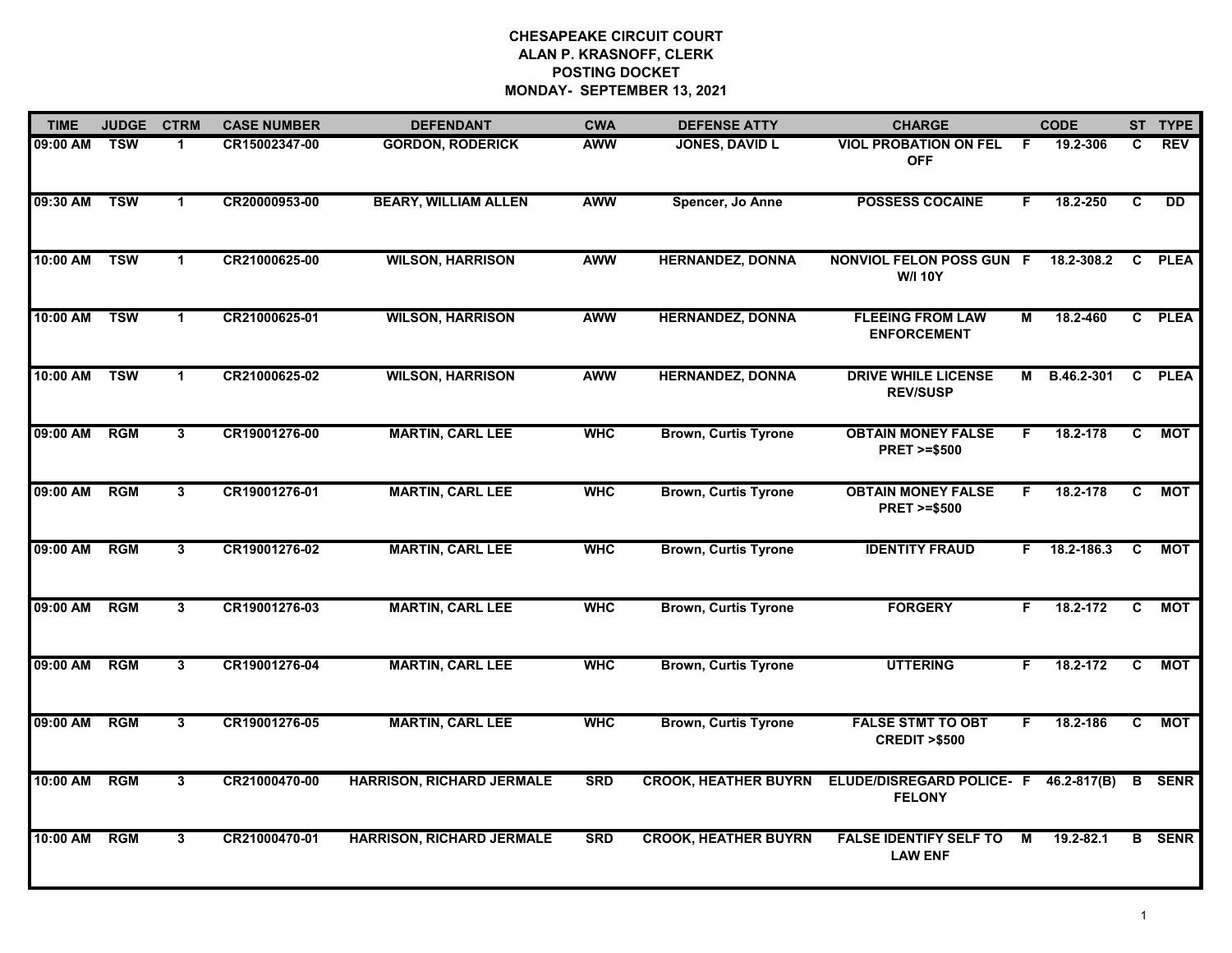## **CHESAPEAKE CIRCUIT COURT ALAN P. KRASNOFF, CLERK POSTING DOCKET MONDAY- SEPTEMBER 13, 2021**

| <b>TIME</b>   | <b>JUDGE</b> | <b>CTRM</b>  | <b>CASE NUMBER</b> | <b>DEFENDANT</b>                  | <b>CWA</b> | <b>DEFENSE ATTY</b>         | <b>CHARGE</b>                              |     | <b>CODE</b> |                         | ST TYPE         |
|---------------|--------------|--------------|--------------------|-----------------------------------|------------|-----------------------------|--------------------------------------------|-----|-------------|-------------------------|-----------------|
| 10:30 AM RGM  |              | 3            | CR97A00281-03      | JOHNSON, LOWELL CHARLES           | <b>DAW</b> | <b>BLAIR, JEFFREY R</b>     | VIOL GOOD BEHAV ON FEL F<br><b>OFF</b>     |     | 19.2-306    | C.                      | <b>REV</b>      |
| 02:00 PM      | <b>RGM</b>   | 3            | CR21001326-00      | <b>ADINOLFI, RACHAEL NICOLE</b>   | <b>DAM</b> | <b>CURRIN, KATHERINE D</b>  | <b>POSSESS FENTANYL</b>                    | F.  | 18.2-250    | F.                      | <b>RE</b>       |
| 02:30 PM      | <b>RGM</b>   | $\mathbf{3}$ | CR14000566-01      | <b>HOGGARD, KEVIN LARUE</b>       | <b>MLK</b> | <b>SINGLETON, KENNETH L</b> | VIOL GOOD BEHAV ON FEL F<br><b>OFF</b>     |     | 19.2-306    | B                       | <b>REV</b>      |
| 09:00 AM      | <b>RAB</b>   | 5            | CR19000055-00      | <b>STACKS, MEGIN ELIZABETH</b>    | BW         | <b>Mason, Sharon Butler</b> | <b>POSSESS AMPHETAMINE</b>                 | - F | 18.2-250    |                         | <b>B</b> SENT   |
| 09:00 AM      | <b>RAB</b>   | 5            | CR19000055-01      | <b>STACKS, MEGIN ELIZABETH</b>    | BW         | <b>Mason, Sharon Butler</b> | <b>POSSESS ALPRAZOLAM</b>                  | М   | 18.2-250    |                         | <b>B</b> SENT   |
| 09:00 AM      | <b>RAB</b>   | 5            | CR19000055-02      | <b>STACKS, MEGIN ELIZABETH</b>    | <b>BW</b>  | <b>Mason, Sharon Butler</b> | <b>POSSESS BUPRENORPHINE M</b>             |     | 18.2-250    |                         | <b>B</b> SENT   |
| 09:00 AM MATA |              | 6            | CR19000272-00      | <b>POWELL, TERRILL MICHAEL</b>    | JLF        |                             | <b>INTENTIONAL DAMAGE</b><br>> \$1000      | F   | 18.2-137    | $\overline{\mathbf{B}}$ | $\overline{RR}$ |
| 09:30 AM MATA |              | 6            | CR18000822-03      | <b>CLAYTON, KENYETTA MOKI</b>     |            |                             | <b>VIOL PROBATION ON FEL</b><br><b>OFF</b> | F.  | 19.2-306    |                         | C ADAT          |
| 09:45 AM MATA |              | 6            | CR06A04182-03      | <b>WROTEN, JENNIFER ELIZABETH</b> |            |                             | <b>VIOL PROBATION ON FEL</b><br><b>OFF</b> | - F | 19.2-306    |                         | C ADAT          |
| 09:45 AM MATA |              | 6            | CR06A04184-03      | <b>WROTEN, JENNIFER ELIZABETH</b> |            |                             | <b>VIOL PROBATION ON FEL</b><br><b>OFF</b> | - F | 19.2-306    |                         | C ADAT          |
| 09:45 AM MATA |              | 6            | CR06A04212-03      | <b>WROTEN, JENNIFER ELIZABETH</b> |            |                             | <b>VIOL PROBATION ON FEL</b><br><b>OFF</b> | - F | 19.2-306    |                         | C ADAT          |
| 01:30 PM MATA |              | 6            | CR20000736-07      | <b>BELLFLOWER, MAGGIE LOUISE</b>  |            |                             | <b>VIOL PROBATION ON FEL</b><br><b>OFF</b> | - F | 19.2-306    |                         | C ADAT          |
| 01:30 PM MATA |              | 6            | CR20000736-08      | <b>BELLFLOWER, MAGGIE LOUISE</b>  |            |                             | <b>VIOL PROBATION ON FEL</b><br><b>OFF</b> | -F  | 19.2-306    |                         | C ADAT          |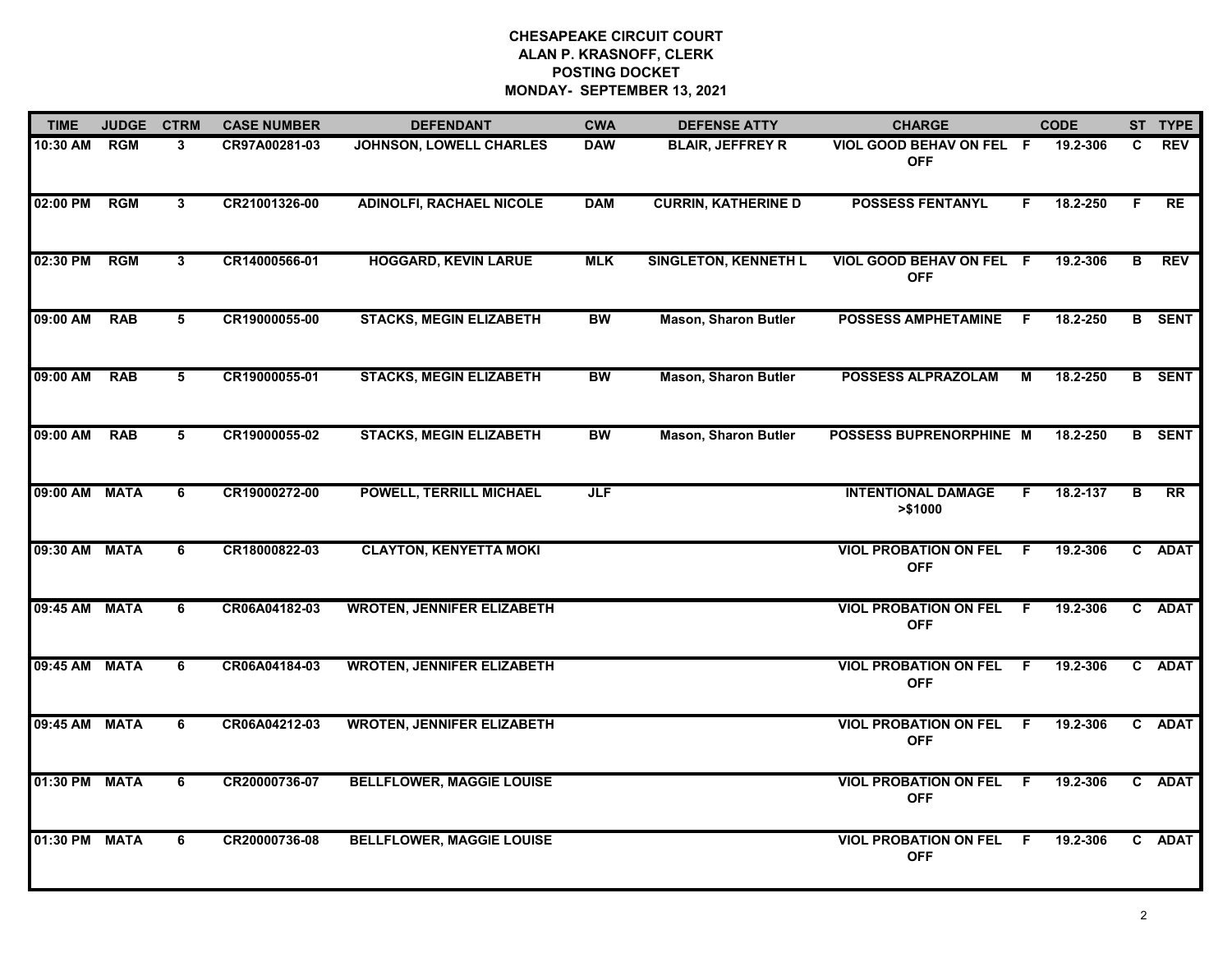## **CHESAPEAKE CIRCUIT COURT ALAN P. KRASNOFF, CLERK POSTING DOCKET MONDAY- SEPTEMBER 13, 2021**

| <b>TIME</b> | <b>JUDGE</b> | <b>CTRM</b> | <b>CASE NUMBER</b> | <b>DEFENDANT</b>                    | <b>CWA</b> | <b>DEFENSE ATTY</b>       | <b>CHARGE</b>                              |    | <b>CODE</b>     |              | ST TYPE     |
|-------------|--------------|-------------|--------------------|-------------------------------------|------------|---------------------------|--------------------------------------------|----|-----------------|--------------|-------------|
| 01:30 PM    | <b>MATA</b>  | 6           | CR20000736-09      | <b>BELLFLOWER, MAGGIE LOUISE</b>    |            |                           | <b>VIOL PROBATION ON FEL</b><br><b>OFF</b> | F. | 19.2-306        |              | C ADAT      |
| 01:30 PM    | <b>MATA</b>  | 6           | CR20000736-10      | <b>BELLFLOWER, MAGGIE LOUISE</b>    |            |                           | <b>VIOL PROBATION ON FEL</b><br><b>OFF</b> | F. | 19.2-306        |              | C ADAT      |
| 01:30 PM    | <b>MATA</b>  | 6           | CR20000736-11      | <b>BELLFLOWER, MAGGIE LOUISE</b>    |            |                           | <b>VIOL PROBATION ON FEL</b><br><b>OFF</b> | F. | 19.2-306        |              | C ADAT      |
| 01:30 PM    | <b>MATA</b>  | 6           | CR20000736-12      | <b>BELLFLOWER, MAGGIE LOUISE</b>    |            |                           | <b>VIOL PROBATION ON FEL</b><br><b>OFF</b> | F. | 19.2-306        | $\mathbf{c}$ | <b>ADAT</b> |
| 01:30 PM    | <b>MATA</b>  | 6           | CR20000736-13      | <b>BELLFLOWER, MAGGIE LOUISE</b>    |            |                           | <b>VIOL PROBATION ON FEL</b><br><b>OFF</b> | F. | 19.2-306        | C            | <b>ADAT</b> |
| 02:00 PM    | <b>MATA</b>  | 6           | CR09003283-02      | <b>COOKE, KARRON LAVELLE</b>        | <b>WHC</b> | <b>HERNANDEZ, DONNA E</b> | PROB VIOL (P.L. 3RD<br><b>OFFENSE)</b>     | F. | 19.2-306        |              | C BOND      |
| 02:30 PM    | <b>MATA</b>  | 6           | CR21000255-00      | <b>VANN, COURTNEY VERONICA JUNE</b> | <b>SRD</b> | Black, Hugh E.; III       | <b>DWI 3RD OFF</b>                         |    | $F$ C.18.2-266  | B            | <b>PLEA</b> |
| 02:30 PM    | <b>MATA</b>  | 6           | CR21000255-01      | VANN, COURTNEY VERONICA JUNE        | <b>SRD</b> | Black, Hugh E.; III       | <b>REFUSAL 2ND+ OFF</b>                    |    | M A.18.2-268.3  | В            | <b>PLEA</b> |
| 02:30 PM    | <b>MATA</b>  | 6           | CR21000255-02      | <b>VANN, COURTNEY VERONICA JUNE</b> | <b>SRD</b> | Black, Hugh E.; III       | <b>DRIVE ON REVOKED</b><br><b>LICENSE</b>  |    | $M$ 18.2-272(A) | B            | <b>PLEA</b> |